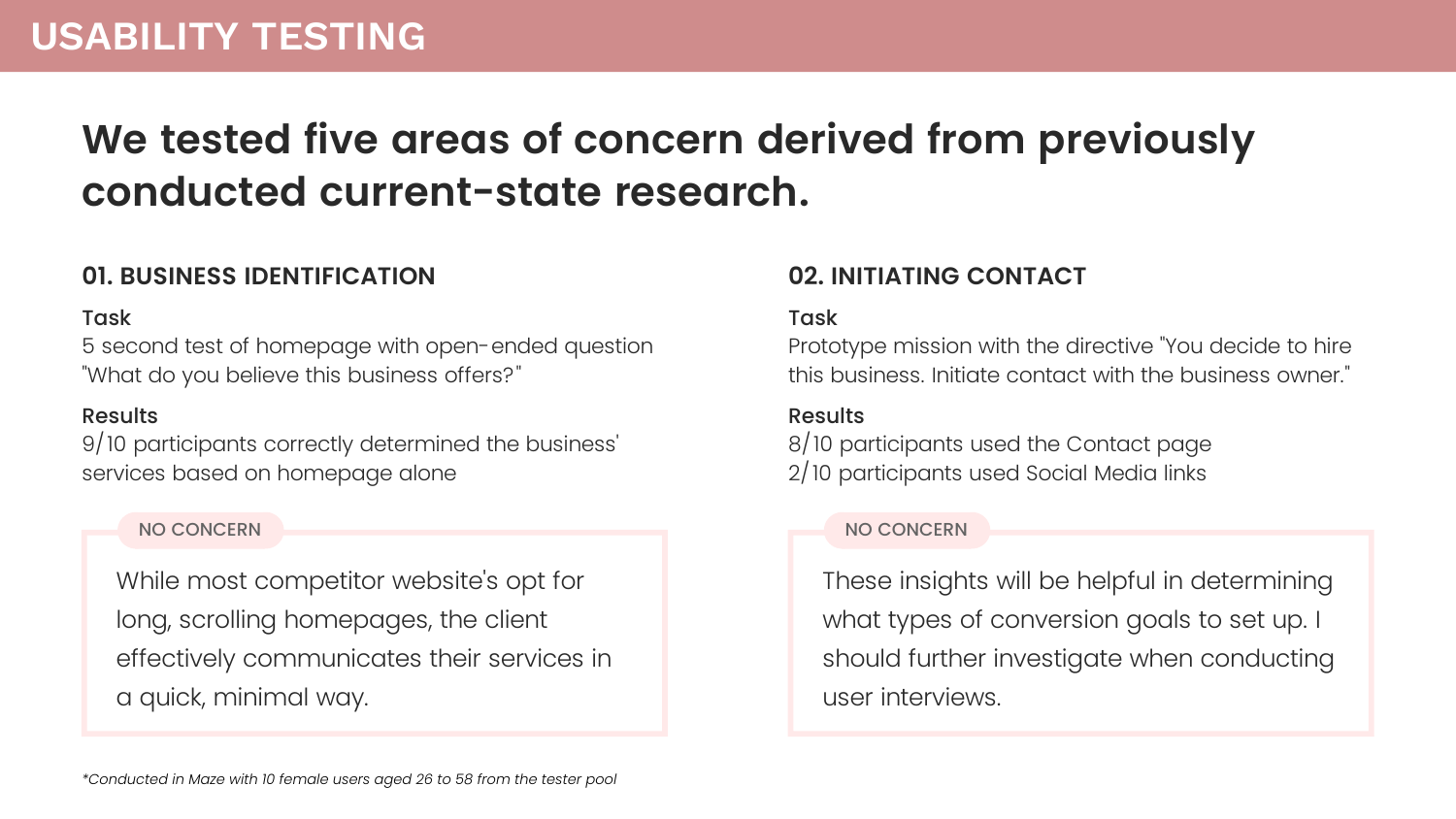### **CONCERN**

## **03. NAVIGATING THE SITE**

## **Task**

Tree test of navigation with question "Where would you click to read reviews from the business' previous clients?"

The "Testimonials" navigation label appears to be highly effective in matching users' mental models - they expect to find what is indeed on the page.

### **Task**

## Results

10/10 participants used Testimonials page

NO CONCERN

Tree test of navigation with question "Where would you click to view photos of the business's previous work?"

The client believes seeing photos of past work to be the most important part of searching for an artist; however, users are unsure of where to find these photos.

## Results

5/10 participants used Testimonials page 5/10 participants used Hair and Makeup page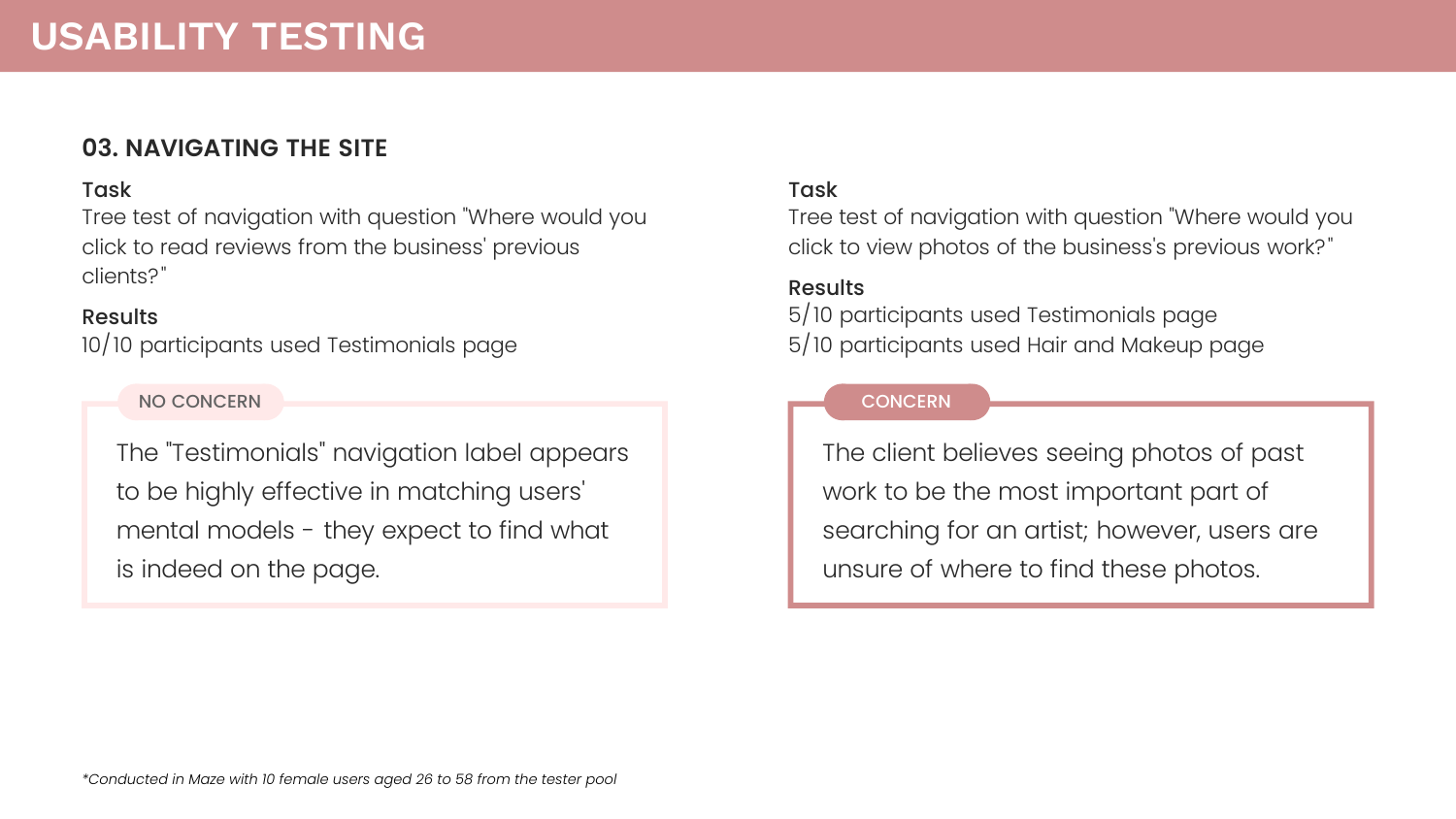Opinion Scale What is your impression of the design?

## Results

Rating of 4.8/5 10/10 users shared comments about what they liked 7/10 users shared comments about they they did not like

While there was much praise regarding the site's overall appearance, there were several comments questioning the photo selection and text, or lack thereof, on the homepage.

I liked that the design is simple, on trend with today's colors, and it is peaceful looking

By the photos I assume that this is exclusive to weddings, but there isn't any text that confirms that, so I'm left wondering if they provides services to others who need hair and makeup, not just those getting married or being part of a wedding.

Could use images that focus a bit more on the hair/makeup, they look like general wedding photos instead

# **USABILITY TESTING**

## **04. IMPRESSIONS OF STYLE** CONCERN